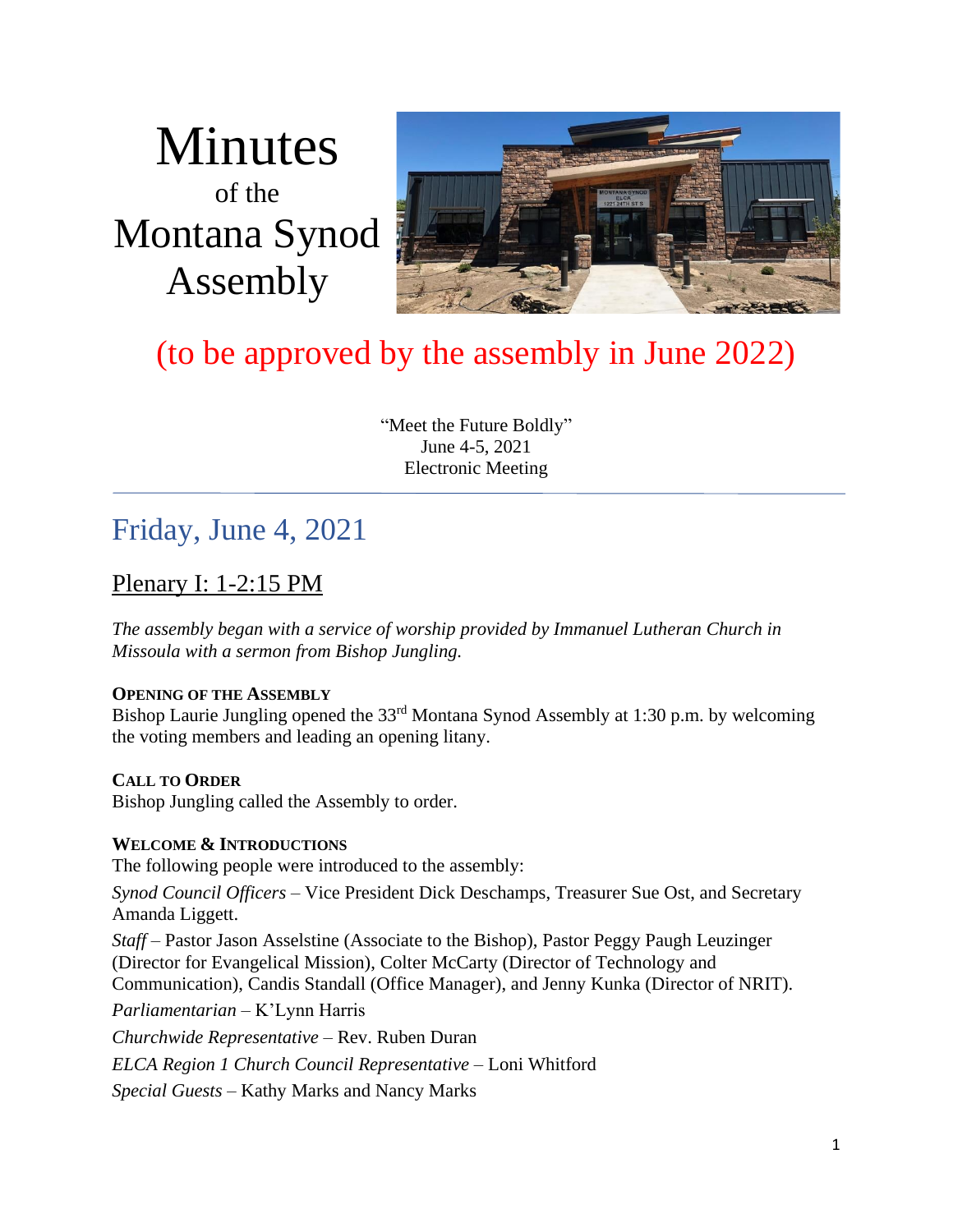*Thanks* – Members and Staff of Immanuel Lutheran, Missoula for providing the music. *Rostered ministers new to the Montana Synod were introduced.* 

#### **CREDENTIALS REPORT**

Rev. Jessie Obrecht presented the Credentials Report: Lay: 100 Active Clergy: 63 Retired Clergy: 8 Total Voting Members: 176

Motion Second: Receive the Credentials Report **SA.21.06.01 VOTE: RECEIVE THE CREDENTIALS REPORT**

**Adopt Agenda with Privilege of the Chair to Adjust** Motion Second: Adopt the agenda with privilege of chair to adjust **SA.21.06.02 VOTE: ADOPT THE AGENDA WITH PRIVILEGE OF CHAIR TO ADJUST**

#### **Adoption of the Rules of the Assembly**  Motion Second: Adopt the rules of the Assembly **SA.21.06.03 VOTE: ADOPT THE RULES OF THE ASSEMBLY**

#### **SECRETARY'S REPORT**

Pastor Amanda Liggett presented the secretary's report, directing the assembly to her printed report.\* The minutes of the 2021 Montana Synod Assembly are available on the assembly website, in the reports book, and links have been sent out in the synod weekly newsletter.

Motion Second: Adopt the minutes of the 2021 Montana Synod Assembly **SA.21.06.04 VOTE: ADOPT THE MINUTES OF THE 2021 MONTANA SYNOD ASSEMBLY**

Plenary II: 2:30-3:45 PM

#### **CREDENTIALS REPORT**

Rev. Jessie Obrecht presented the Credentials Report: Lay: 114 Active Clergy: 61 Retired Clergy: 7 Total Voting Members: 182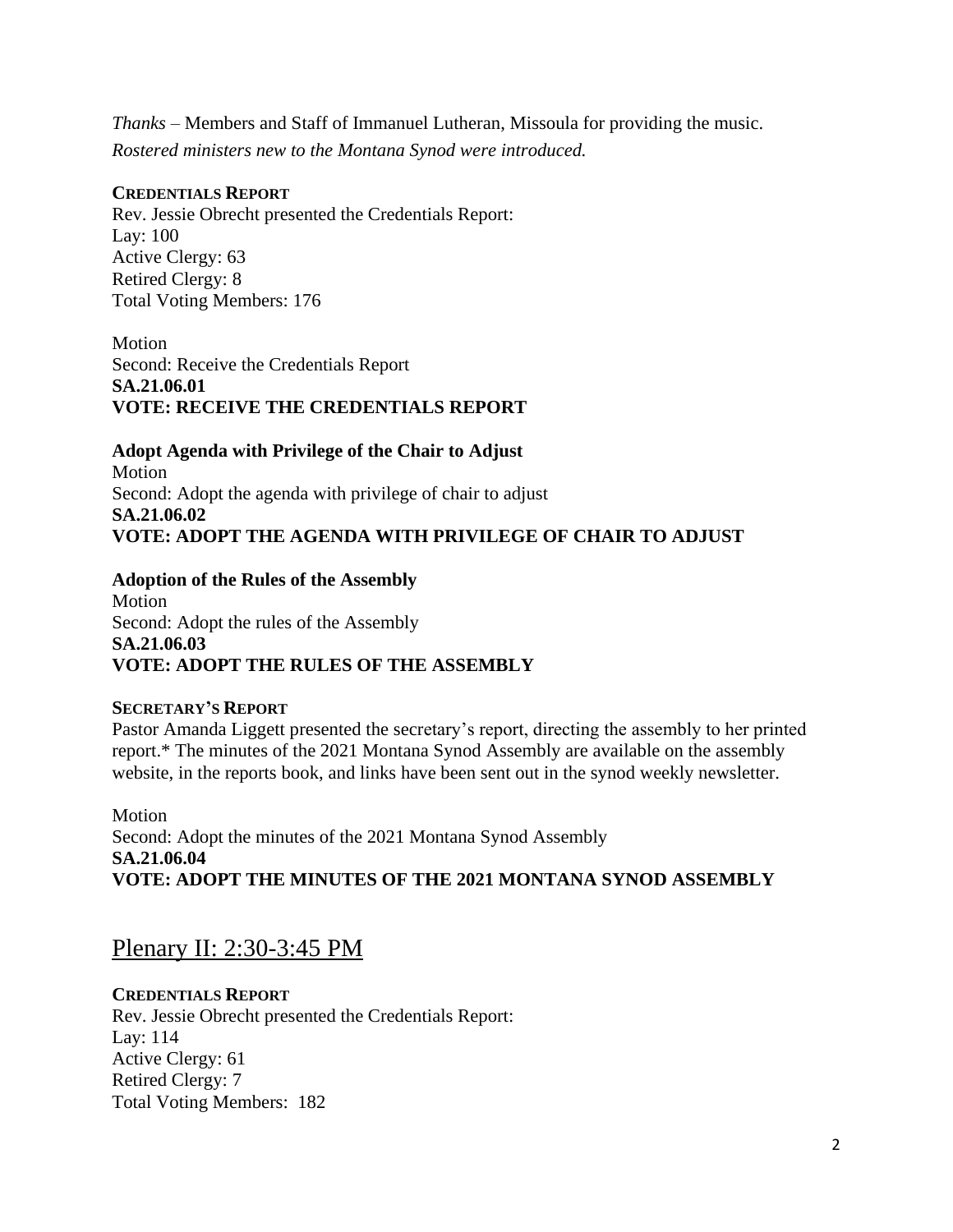#### Motion Second: Receive the Credentials Report **SA.21.06.05 VOTE: RECEIVE THE CREDENTIALS REPORT**

#### **REPORT OF THE NOMINATING COMMITTEE**

Barbara Arensmeyer presented the slate of candidates. Delegates were invited to vote electronically.

Synod Council

Allen Hansen (Beartooth), Rev. Scott Hedegaard (Russell Country), Celeste Pogachar (Five Valleys), Rev. Doris Tollefson (Fort Peck), Rev. Gretchen Wagner (Northeast), Kevin Johnson (Bearpaw), John Sheppard (Crazy Mountain), Rev. Peter Erickson (Flathead), and Lana Buerkle (Southeast).

Nominating Committee

John Mundinger and Barbara Arensmeyer

Committee on Discipline

Rev. Scott Thompson, Rev. Marlow Carrels, Kyle Lefler, Don Buerkle, and Luke Kloker

#### Kogudus

Tamara Bushnell and Arlene Kaurin

Churchwide Assembly

- 1. VP Dick Deschamps
- 2. Dane Castleberry or David Anderson
- 3. Meredith Johnson or Margie Fiedler
- 4. Laurie Vennes or Carla Rustad
- 5. Bishop Laurie Jungling
- 6. Rev. Megan Hoewisch or Rev. Jessie Obrecht
- 7. Rev. Cheryl Muncy or Rev. Darren Paulson
- 8. Colter Murphy or Kyle Lefler
- 9. Sally Webers or Kristopher Schock

#### **PRAYER**

VP Deschamps led the assembly in prayer.

#### **ELECTION – FIRST BALLOT**

#### **REPORT OF THE TREASURER**

Treasurer Sue Ost presented the treasurer's Report.\*

Motion Second: Receive the Treasurer's Report **SA.21.06.06 VOTE: RECEIVE THE TREASURER'S REPORT**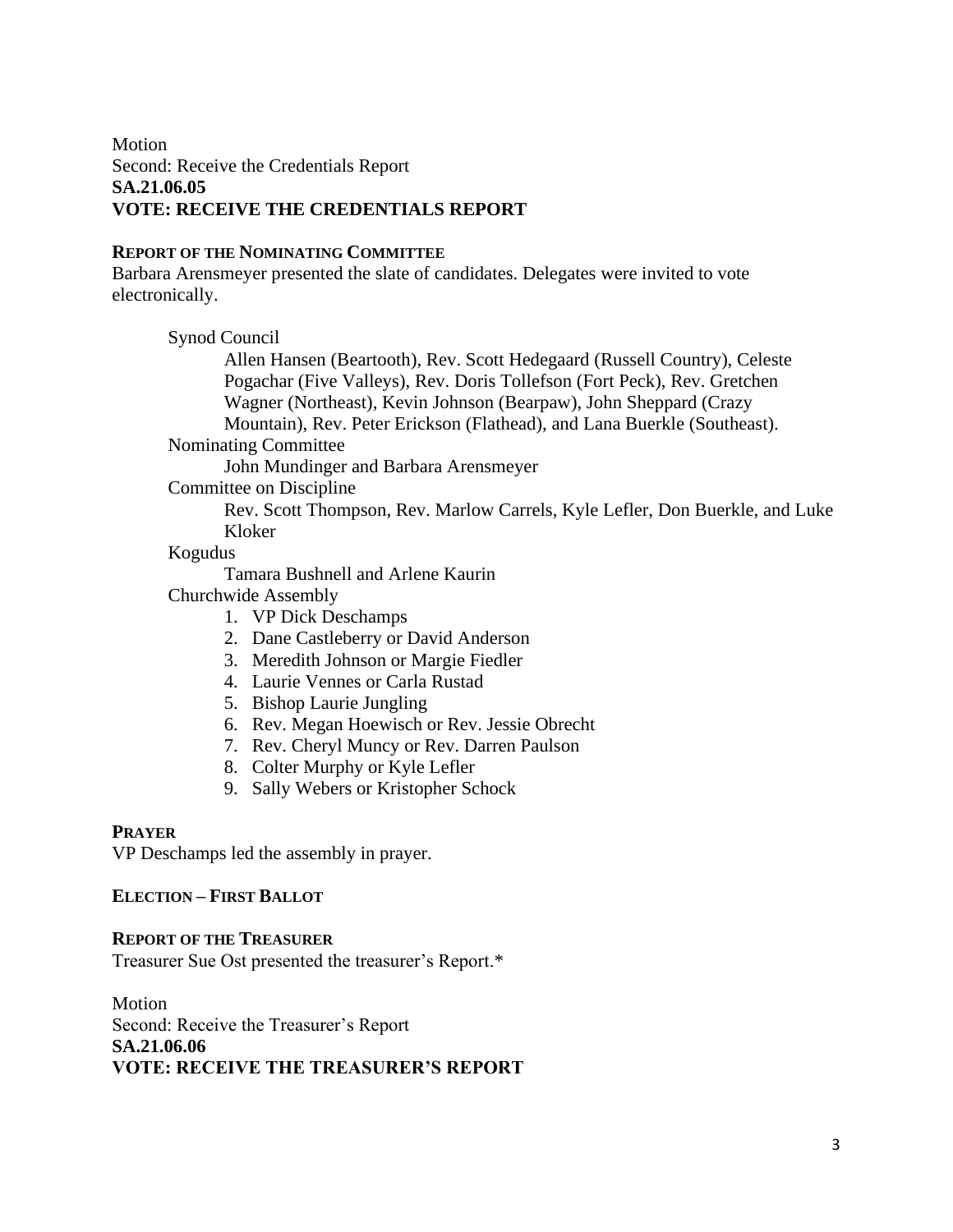#### **PRESENTATION OF THE 2021 AND 2022 BUDGETS**

Treasurer Sue Ost Presented the budgets.\*

#### **REPORT OF THE FIRST BALLOT**

Rev. Jessie Obrecht presented the report of the ballot for positions other than bishop.

Synod Council

Allen Hansen (Beartooth) Rev. Scott Hedegaard (Russell Country), Celeste Pogachar (Five Valleys) Rev. Doris Tollefson (Fort Peck), Rev. Gretchen Wagner (Northeast), Kevin Johnson (Bearpaw), John Sheppard (Crazy Mountain), Rev. Peter Erickson (Flathead), and Lana Buerkle (Southeast)

Nominating Committee

John Mundinger and Barbara Arensmeyer

Committee on Discipline

Rev. Scott Thompson, Rev. Marlow Carrels, Kyle Lefler, Don Buerkle, and Luke Kloker

Kogudus

Tamara Bushnell and Arlene Kaurin

Churchwide Assembly (by position)

- 1. VP Dick Deschamps
- 2. Dane Castleberry
- 3. Margie Fiedler
- 4. Laurie Vennes
- 5. Bishop Laurie Jungling
- 6. Rev. Jessie Obrecht
- 7. Rev. Darren Paulson
- 8. Kyle Lefler
- 9. Kristopher Schock

#### Kogudus

Tamara Bushnell and Arlene Kaurin

#### **CLOSING WORSHIP**

The people of Immanuel Lutheran Church in Missoula led the assembly in a closing worship.

*The Assembly was recessed. Delegates were invited to participate in a delegates' hour with the Bishop and/or a budget Q&A with Treasurer Sue Ost and VP Dick Deschamps later in the evening.*

# Saturday, June 6, 2021

*The members and leaders of Immanuel Lutheran Church, Missoula, led the assembly in morning prayer. A slide show was shared honoring those who have completed the Lay Pastoral Associate program in the Montana Synod.*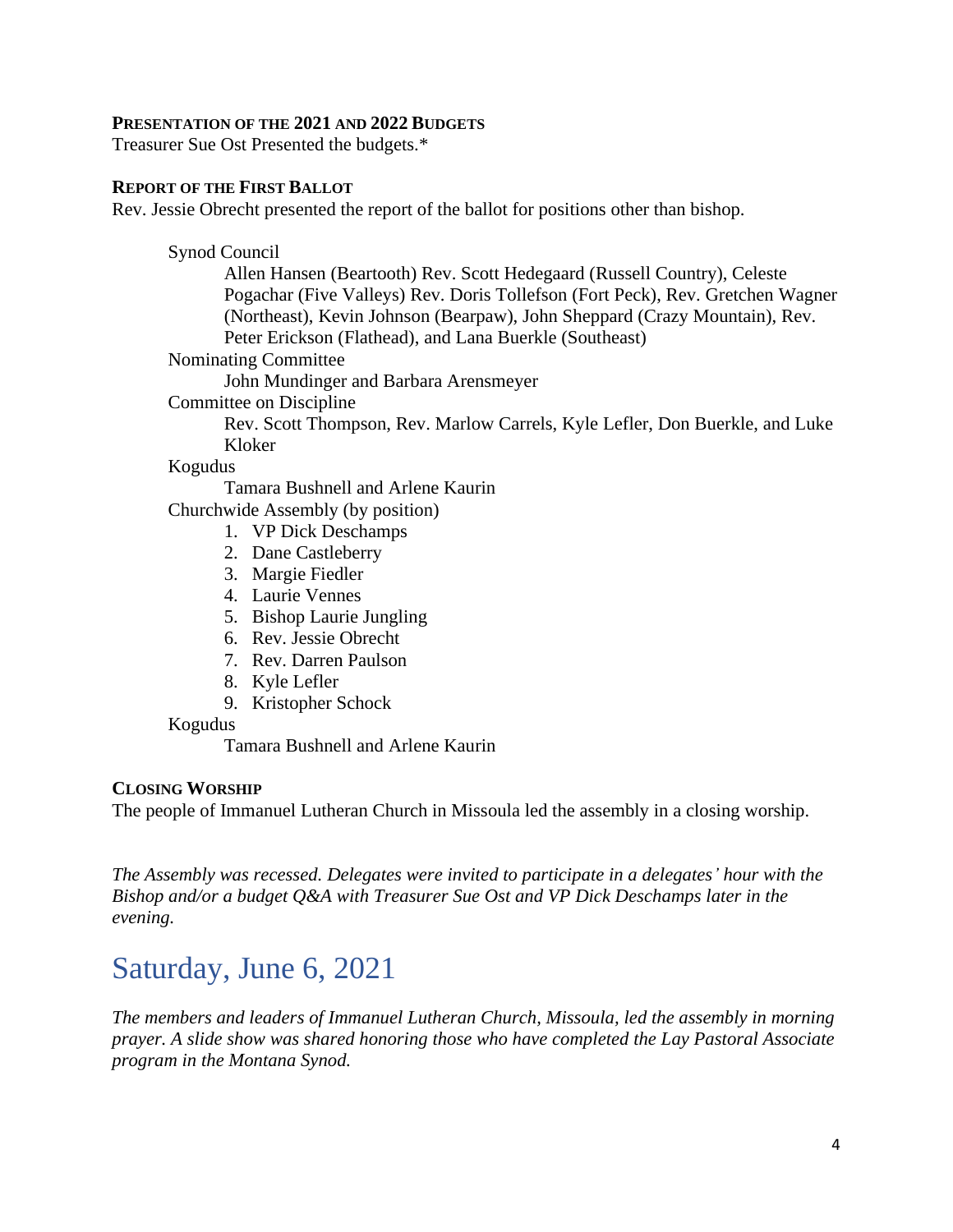### Plenary III: 9:10-10 AM

#### **REPORT OF THE ELCA REPRESENTATIVE**

Rev. Ruben Duran brought greetings on behalf of the ELCA. A video from Bishop Eaton was shared prior to his report. Rev. Duran is the senior advisor for new ministry development in the ELCA. He reported that mission dollars given to the ELCA are used to grow the church and address issues around the world, develop current and future leaders in the ELCA, and to grow the ELCA in the US. He also highlighted the fact that many of our mission support dollars are put to work within the synod. Churchwide responded to the pandemic by raising and distributing money to synods. He gave thanks for all the congregations who are working to address the needs of people within their communities. He gave thanks for the work of our leadership and highlighted some of the ministries that are supported through churchwide funding.

#### **REPORT OF THE CARE FOR CREATION AND CHANGING CLIMATE TASK FORCE**

Rev. Eric Huseth brought a report on the progress of the task force in the form of a pre-recorded video. He highlighted that the group was carefully constituted to include people from many backgrounds and avoid a homogonous voice. They seek to define a shared experience and goals that all Lutherans in Montana can support.

#### **REPORT OF THE RACIAL JUSTICE AND CULTURAL COMPETENCY TASK FORCE**

Rev. Stacey Heggem brought a report on the progress of the task force. Pastor Melanie Martin-Dent also joined to talk about the process of creating the task force. They highlighted the challenges face by indigenous people. Covid made their start slow, but several lay leaders, clergy members and leaders of color have joined the group. They are still searching for more people who want to participate. Their goals are to build trusting relationships in congregations to foster learning opportunities and build trusting relationships with indigenous and tribal leaders. They described a careful plan for various ways that individuals and congregations can be involved.

### Plenary IV: 10:15 AM – 12 PM

#### **Credentials Report**

Rev. Jessie Obrecht presented the Credentials Report: Lay: 109 Active Clergy: 63 Retired Clergy: 6 Total Voting Members: 178

#### **RATIFICATION OF THE 2021 BUDGET**

Motion Second: Ratify the 2021 Budget. **SA.21.06.01 VOTE: RATIFY THE 2021 BUDGET.**

#### **ADOPTION OF THE 2022 BUDGET** Motion Second: Adopt the 2022 Budget.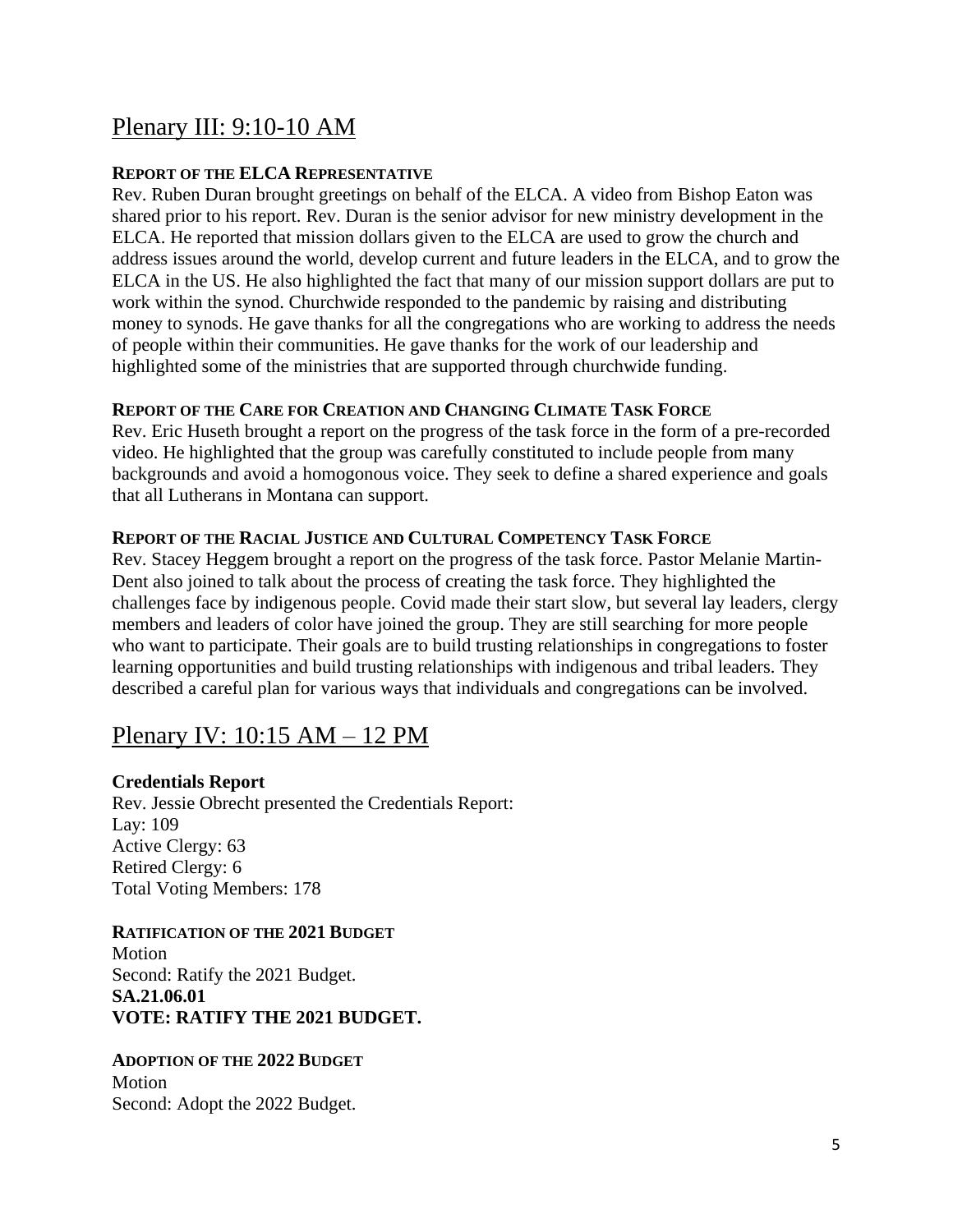#### **SA.21.06.01 VOTE: ADOPT THE 2022 BUDGET.**

#### **REPORT OF THE BISHOP**

Bishop Laurie Jungling presented her report.\*

### **CLOSE OF ASSEMBLY**

Bishop Jungling declared the Montana Synod Assembly closed at 11:58 pm.

Respectfully Submitted, Pastor Amanda Liggett Secretary, Montana Synod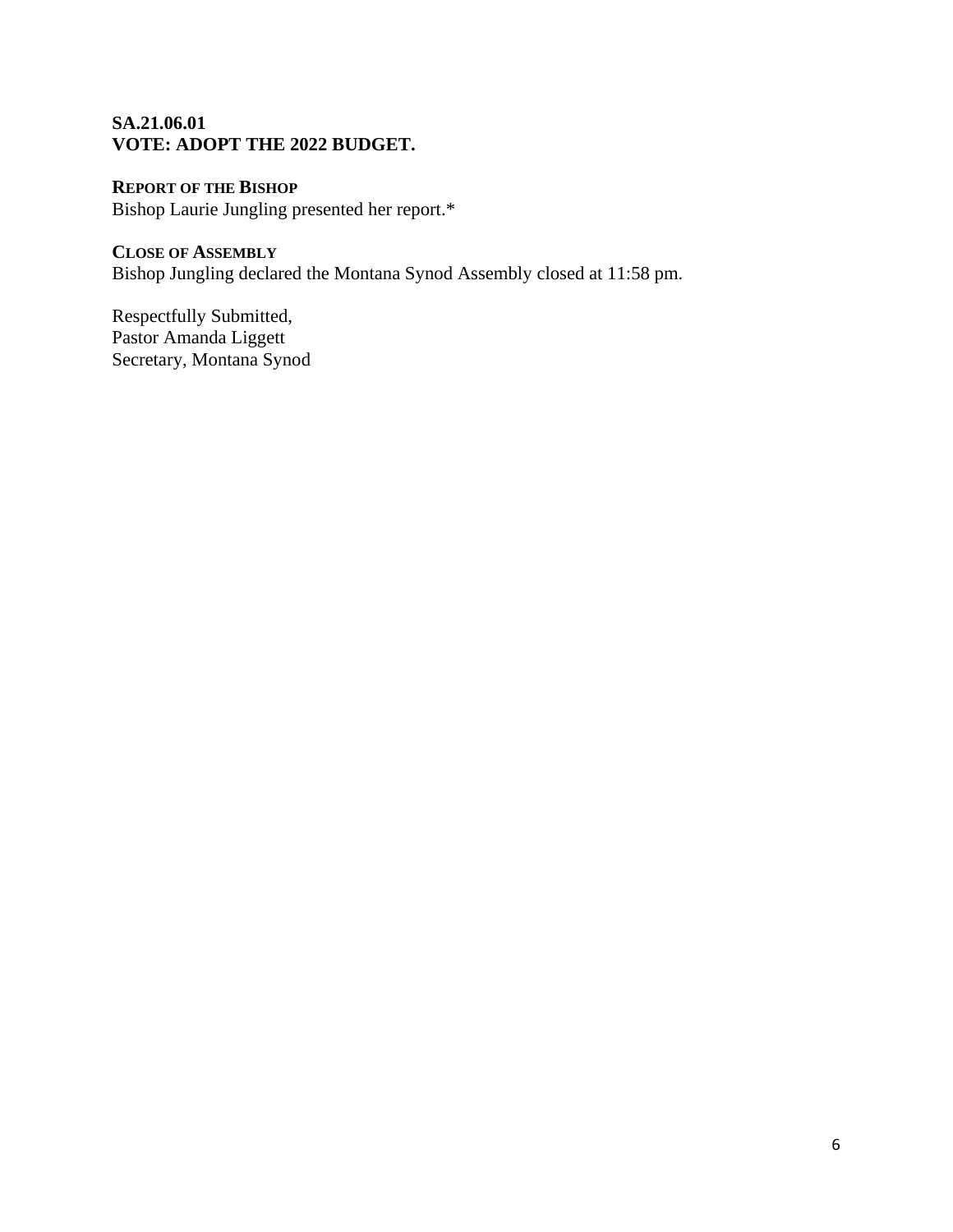## **\*Addendums**

**\_**

# **2021 Montana Synod Secretary's Report**

**\_\_\_\_\_\_\_\_\_\_\_\_\_\_\_\_\_\_\_\_\_\_\_\_\_\_\_\_\_\_\_\_\_\_\_\_\_\_\_\_\_\_\_\_\_\_\_\_\_\_\_\_\_\_\_\_\_\_**

Below is a summary of the actions taken by the Council of the Montana Synod since the assembly held in June of 2019. Due to the pandemic, there was no assembly held in 2020, so this report encompasses a two-year period. The Council of the Montana Synod met nine times in the past two years. The Synod Council is commissioned to conduct the business of the Synod between Synod Assemblies, as well as set the direction for the Synod. The Council conducted the following business:

- Approved the new mission start in Missoula, *Conspire* (later renamed *Confluence*)*,* as a Synodically Authorized Worshipping Community.
- Appointed Pastor Lindean Barnett Christianson as churchwide voting member, replacing a member who could not attend.
- Elected Robin Matthews, Tonja Erickson, Allen Hansen, and Pastor Anna Merritt to the Montana Synod Council Executive Committee.
- Approved the changes to the 2019 and 2020 budgets.
- Approved the recommended minimum salary guidelines for 2020 and 2021.
- Allowed Messiah Lutheran Church (Billings) to move to Saint John's United for their worship space and a mailing address; and to operate with a council of the whole for one year (effective November 1, 2019), extended for another year in September of 2020.
- Ratified the appointment of Rev. Sean Janssen to serve out the term of Rev. Linda Webster on the Synod Council.
- Asked the stewardship task force to investigate a fiscal partnership with the ELCA foundation and the GSB proposal and make a recommendation to the council.
- Recommended the 2021 budget to the Synod Assembly.
- In March of 2020, chose to make interest only payments on the Synod House mortgage in accordance with an offer from Mission Investment Fund.
- Canceled the 2020 Montana Synod Assembly.
- Recognized the Covid-19 pandemic as a disaster and authorized the use of disaster response funds for congregations who had unmet needs.
- Approved the opening of a new account with the ELCA Federal Credit Union.
- Ratified the appointments of Kevin Johnson, John Sheppard, Rev. Peter Erickson and Kristi Lobdell to serve one-year terms on the Synod Council until the 2021 assembly.
- Approved \$1000 to be added to the ELCA Credit Union checking account to be used as a discretionary fund.
- Accepted the recommendation of the stewardship task force to enter partnership with the ELCA Foundation.
- Entered into agreement with Dennis Trotter to act as consultant for mission support.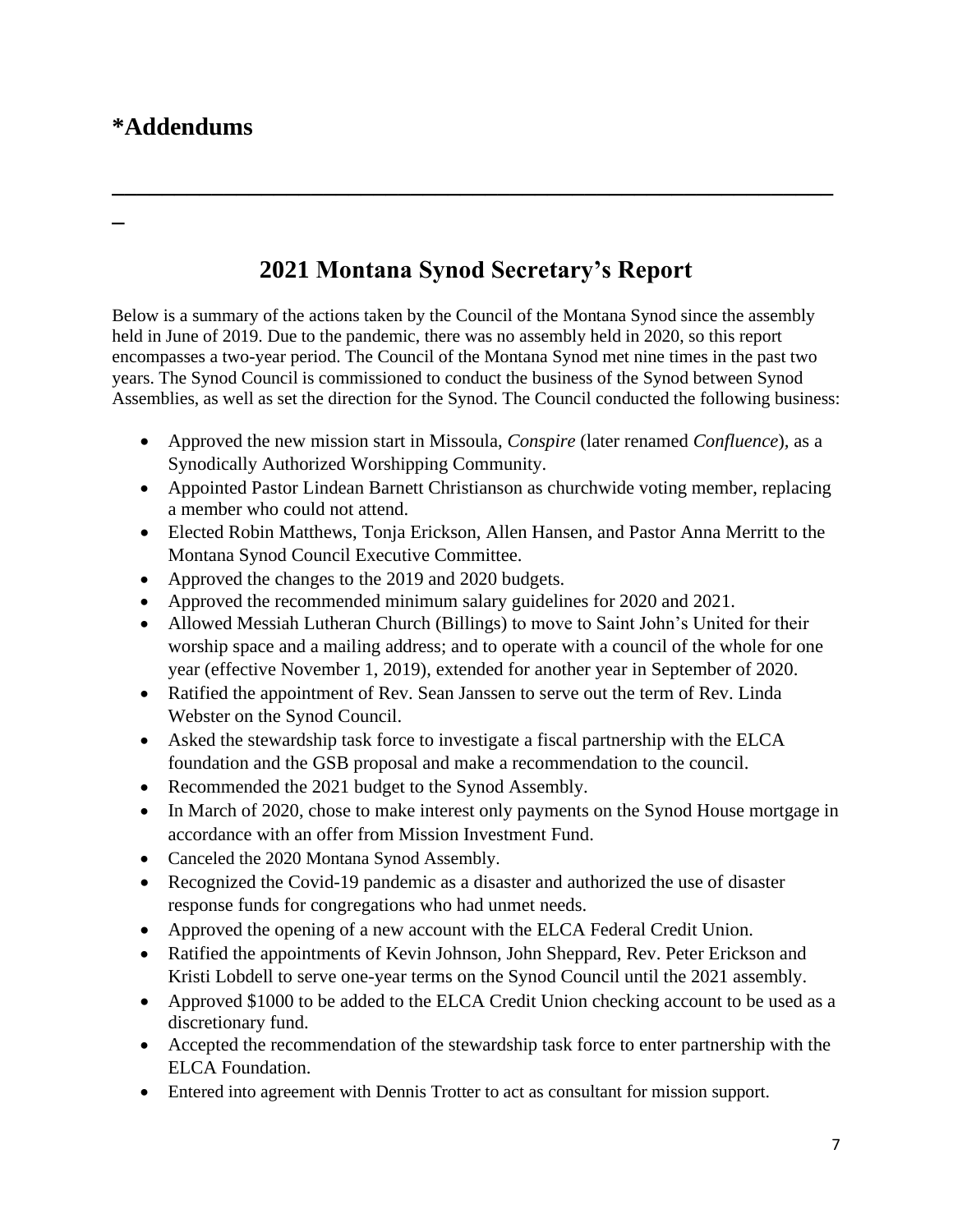- Adopted the 2021 budget.
- Called Pastor Christina (Trina) Johnsten to serve as an intentional interim minister for the synod.
- Resumed paying principal and interest on the mortgage beginning in October, 2020.
- Approved an experimental plan for the Synod Council to meet every other month until June of 2021.
- Voted to hold a virtual Synod Assembly over the weekend of June 4-6, 2021.
- Authorized the Stewardship Task Force to pursue a crowdfunding platform for ministry fundraising.
- Approved revisions to the 2021 budget.
- Recommended the 2022 budget to the Synod Assembly.
- Approved the use of funds from the Rudyard Lutheran Church telephone cooperative capital credits to support the Racial Justice Task Force.
- By unanimous vote, approved the council resolution for holding the assembly by virtual means.
- Requested the use of space at Bethel Lutheran (Great Falls) for the 2021 Synod Assembly.
- Designated the Synod Assembly Offering to First Call Theological Education, Care for Creation Task Force and Racial Justice Task Force (divided into thirds).
- Approved On Leave from Call Status: Pastor Roberta Smythe, Pastor Mary Morgenstern, Pastor Linda Webster, Pastor Jean Hay, Pastor Stacey Siebrasse Heggem, Pastor Natalie Faltin, and Pastor Kristi Bummer
- Approved Retirement Roster Status: Pastor Mark Taylor, Pastor Roberta Pierce, Pastor Steven Paugh Leuzinger, Pastor Kim Wilker, Bishop Jessica Crist, Pastor Char Schmiedeskamp, Pastor Steve Loy, Pastor Larry Stappler, and Pastor Steve VanGilder. The annual review of 1/3 of this roster was completed in 2020 by Bishop Jungling.
- Reviewed Synod Council Calls as of May 2019.
- Synod Council Calls to Special Service: Pastor Stacey Siebrasse (Director of Bridges and Leaders), Pastor Al Jensen (Chaplain, Immanuel Lutheran Communities, Kalispell),
- Removed Susan Penn (deacon) and Bob Nilsen (pastor) from the roster.
- Approved funding to continue our work with Dennis Trotter (Synod financial consultant) in 2021.
- Added funds to the 2021 and 2022 budgets to cover the cost of a stipend for the synod Candidacy coordinator.
- Approved the slate of candidates from the nominating committee (2021). Nominations from the floor will not be accepted.
- Appointed: John Mundinger and Pastor Steve Loy to the Candidacy Committee; Dr. Ashley Quanbeck, Vicky Nytes, Linda Nelson, Pastor Elizabeth Liggett, Pastor Seth Nelson, and Mindy Christensen (Grants Committee) to the Hetzel Foundation; Allen Hansen to the Freedom in Christ board as Synod Council liaison; Rev. Arne Bergland to the PLU Corporation board; Pastor Sean Janssen to the Pacific Lutheran Theological Seminary board; and Marilyn Hall as the volunteer Montana Synod coaching coordinator; .
- Ecumenical Appointments: Pastor Anna Viehland (Methodist) to Shepherd of the Valley, Townsend; Pastor JP Carlson (Presbyterian) to Christ the King, Bozeman; Pastor Jamie Schmelling (Presbyterian) to Hope American, Fallon.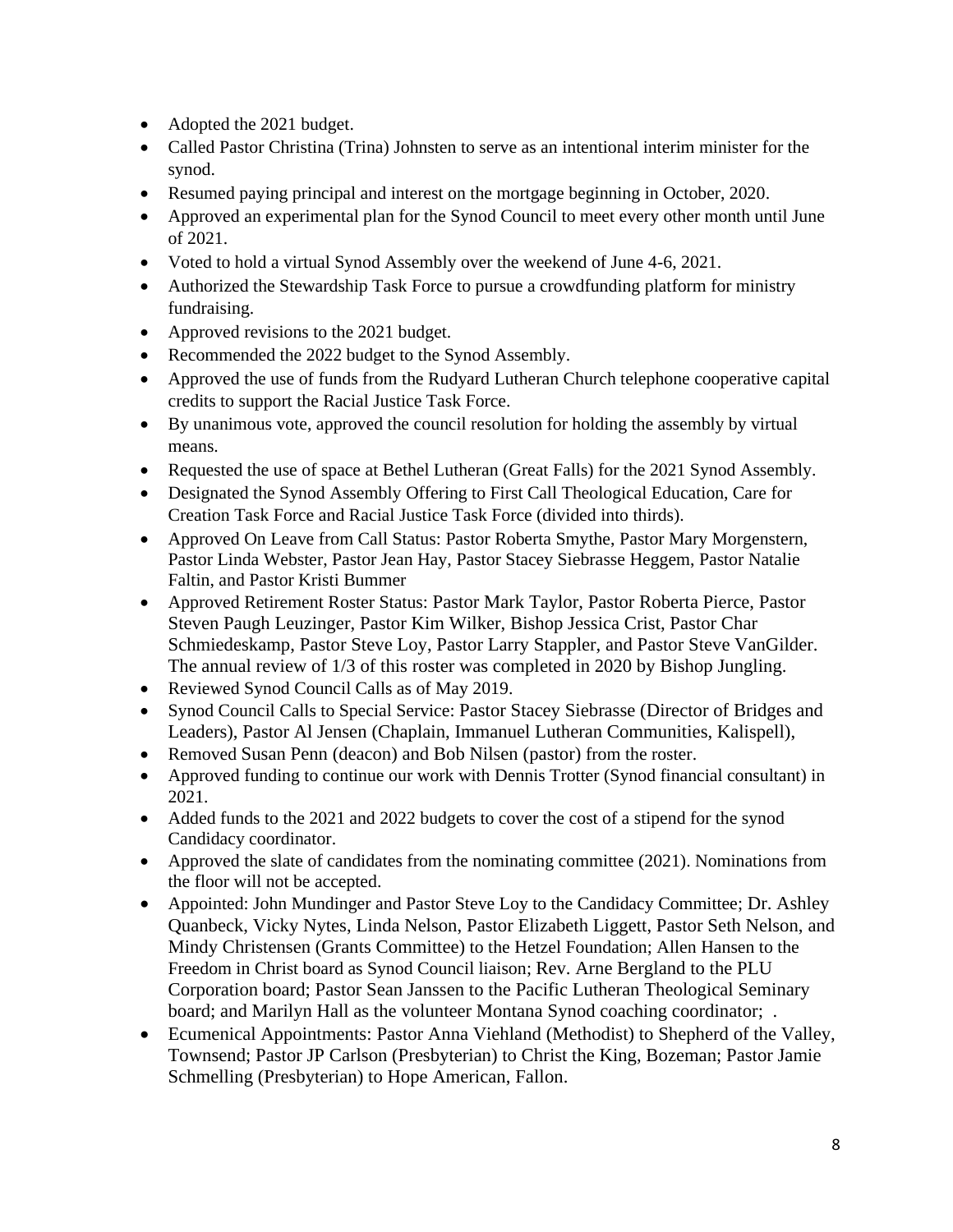• Received reports from Bishop Laurie Jungling, Associate to the Bishop Jason Asselstine, Director for Evangelical Mission, Peggy Paugh Leuzinger, Director for Technology and Communication Colter McCarty, Office Manager Candi Standall, Synod Treasurer Sue Ost, Director of NRIT Jenny Kunka, Secretary Amanda Liggett, Pastor Stacey Siebrasse (Racial Justice Task Force), Pastor Eric Huseth (Creation Care Task Force), Pastor Kendra Wilde (Montana Association of Christians), Trudi Paulson (Saint John's United Family Services), Pastor Dave Brauer-Rieke (Region 1 Lutheran Disaster Response), Beth Adams (ELCA Foundation), Dennis Trotter (Mission Support Consultant), Pastor Jessie Obrecht (World Hunger Coordinator), and Loni Taylor (ELCA Church Council and Our Saviour's Rocky Boy).

Some topics of discussion throughout the year were: our synod mission partners, Mission Support, disaster response, vision and mission, support for the synod task forces, and of course the pandemic. The council was asked to meet more regularly than in the past, via electronic meeting, so that we could stay informed and help guide the synod through a time of uncertainty. Significant time was spent discussing how to support congregations and pastors through the pandemic, as well as strategies for the synod to deal gracefully with any issues that arose.

Respectfully Submitted,

Pastor Amanda Liggett Secretary, Montana Synod

## **2021 TREASURERS REPORT TO THE ASSEMBLY**

\_\_\_\_\_\_\_\_\_\_\_\_\_\_\_\_\_\_\_\_\_\_\_\_\_\_\_\_\_\_\_\_\_\_\_\_\_\_\_\_\_\_\_\_\_\_\_\_\_\_\_\_\_\_\_\_\_\_\_\_\_\_\_\_\_\_\_\_\_\_\_\_\_\_\_\_\_\_

Thank you to all the congregations in the Montana Synod for your steadfast and generous support of your Synod and the ELCA. I am honored to serve as your Treasurer, and to report to you on the financial condition of the Synod. Since we did not have an Assembly in 2020, I'll be talking about both 2019 and 2020 Financial Reports.

Mission Support is the undesignated financial gifts from your congregations to the Montana Synod. For the past two years, 2019 and 2020, the Synod has been able to stay not only within our budget, but within the Mission Support that we received from our congregations. In 2019, Mission Support of \$942,567 was received. Income and expenses are monitored so that we can adjust the budget if necessary.

We expected Mission Support for the year of the COVID-19 pandemic to be lower than usual as congregations struggled with virtual worship and their members struggled with all the issues related to the pandemic, and it was lower at \$906,269. The Synod's expenses were carefully monitored throughout the year, and we did end up with a positive operating balance when we closed the year on January 31, 2021 – meaning we spent a little less than we received. We applied for and received a PPP loan which really helped our stress level regarding our staff – we knew there would not be any reductions required because of the assistance we received through this loan. The loan has subsequently been forgiven, meaning repayment is not required. One reason operating expenses were lower is that staff members worked from home. They did not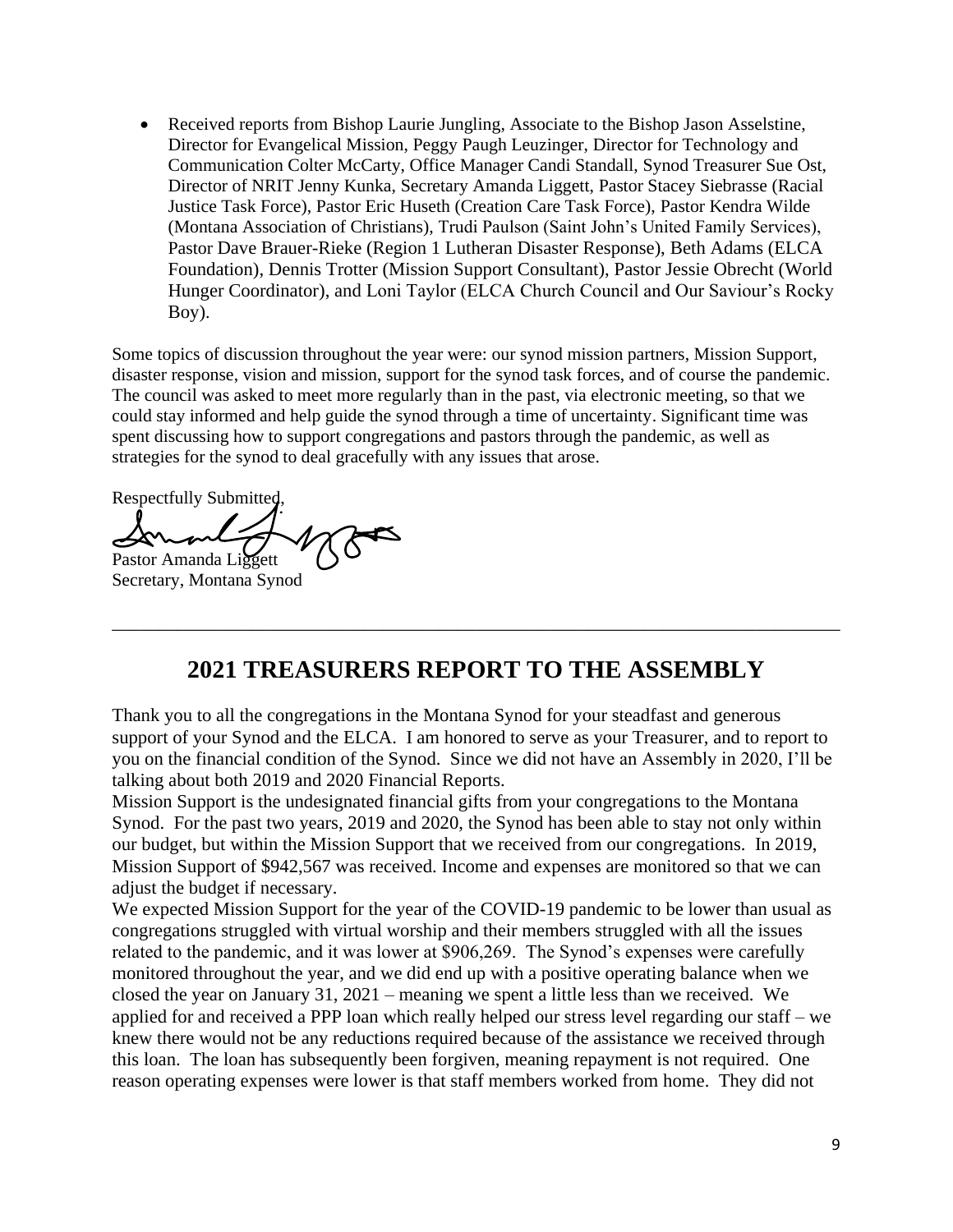travel but met instead by Zoom as they performed their duties. The Synod Council also met by Zoom, as did the numerous committees and task forces.

As the Montana Synod moves into the future, we are looking closely at our priorities and how we do ministry. In 2021, our staff will be travelling a bit more, but we have learned some good lessons from 2020 about how to do ministry in new and different ways. Decisions were carefully debated and prayerfully considered when creating the 2021 and 2022 budgets, which I will present later today. Those budgets do include increased Mission Support estimates. All the Synods of Region I are audited annually by an independent accounting firm, and I participate in those audits through email and conference calls. The Montana Synod is financially healthy and has again received a clean audit report. We thank Alyce Bakker and Karen Dickon of the Region I Financial Services Office for their work on our behalf, in keeping good records, providing regular reports and any financial information and analysis that we request. During the past year and a half, our Synod House has not been used as we had originally envisioned. With our staff working remotely much of the time, and meetings taking place on Zoom rather than in person, the building has seen much less use than in the past. However, as we settle into a new routine of doing ministry, we are using the building more and more, and our staff members are back at their desks most of the time. Donations toward the mortgage payments have diminished as well, and the Synod Staff, Synod Council, and Stewardship Task force are working on ways to address this. Mission Support dollars are not currently being used to make the building payments, although we may need to adjust the budget in the future to include the building payments.

Again, I would like to thank the congregations. I am so grateful for your support, your faithful generosity, and your prayers for the Montana Synod.

\_\_\_\_\_\_\_\_\_\_\_\_\_\_\_\_\_\_\_\_\_\_\_\_\_\_\_\_\_\_\_\_\_\_\_\_\_\_\_\_\_\_\_\_\_\_\_\_\_\_\_\_\_\_\_\_\_\_\_\_\_\_\_\_\_\_\_\_\_\_\_\_\_\_\_\_

## **PRESENTATION OF THE 2021 AND 2022 BUDGETS TO THE ASSEMBLY**

#### 6/4/21

#### EQUIPPING MINISTRY FOR CHANGE

We have learned a lot about change in the past year and a half – figuring out how to continue to worship and do all kinds of ministry while quarantined, shut down, unable to gather in groups, and later while maintaining social distancing and wearing masks. Congregations have had to get creative, and the Montana Synod has gotten creative, too. We have had so many Zoom meetings, we lost count long ago – but we did learn that it's possible to continue ministry even in the midst of all these changes.

Since we did not have a Synod Assembly in 2020, the Synod Council performed some of the business activities that would normally be done at the Assembly, including adoption of the 2021 budget. During this Assembly, you will be asked to ratify that action, as well as adopting the 2022 budget. You should have both of those budgets in a spreadsheet that was included with the Assembly materials.

Each year, it is a challenge to determine the best use of your Mission Support dollars. How are the ministries we support financially being equipped for change and for the future? What other sources of financial support do they have? Some ministries, such as Luther Seminary, PLTS, and St. John's United, have multiple sources of income, and large overall financial structures. The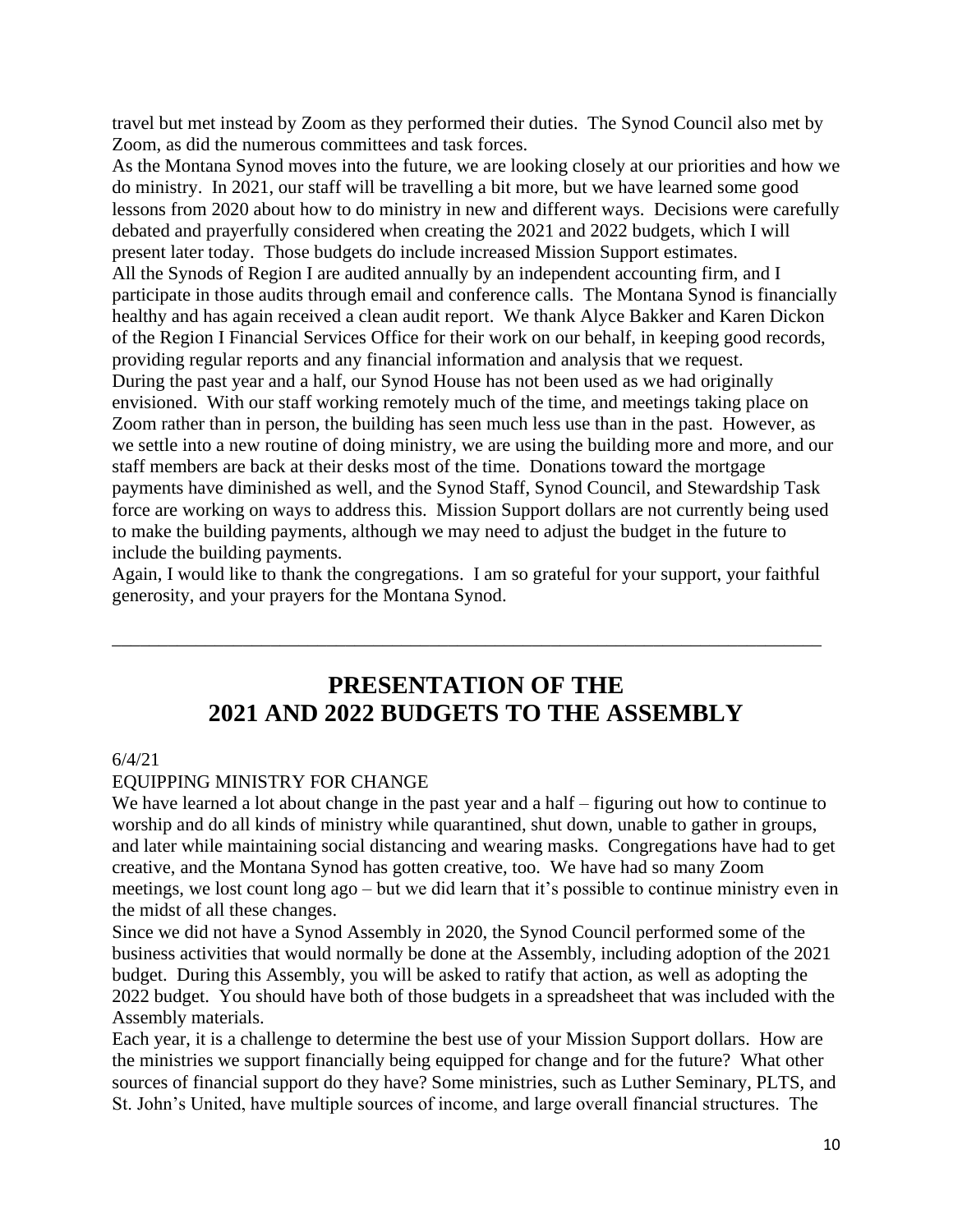Executive Committee and the Synod Council spent a lot of time in the process of re-thinking how we use the limited amount of resources we have to support the ministries that are listed in our budget.

Our Saviour's Lutheran Church at Rocky Boy called a new pastor, Tom Gehring, right in the middle of the pandemic and their 100th anniversary year. A significant portion of their income previously had come from a system of retreats that Pastor Linda Webster had created and organized. During the pandemic, of course, those retreats couldn't happen, and other sources of income also decreased. Pastor Tom has some new ideas on the direction of that congregation in the future. Therefore, the Synod Council wanted to lift up and empower that congregation by increasing the financial support of Our Saviour's from \$1,400 in 2019 and \$2,400 in 2020 to \$7,600 in 2021 and 2022. As a Mission Congregation, they do receive some assistance from Churchwide, but it is limited and our support is crucial to them.

A relatively new partnership for the Montana Synod is Intermountain Children's Home. We have supported them financially with about \$1,900 per year and increased that to \$3,000 per year in the 2021 and 2022 budgets. Intermountain serves over 1,200 children, youth, and families in need of improved mental and behavioral health and healing. Although this is a small increase, it demonstrates our commitment to the important ministry of this organization. Trudy Schmidt serves on Intermountain's Board of Directors as the Montana Synod's representative. The Northern Rockies Institute of Theology, or NRIT, has been flexible and responded well to the pandemic. This arm of the Synod supports pastors and lay leaders with continuing education that is varied and relevant, helping them grow and learn as they lead our congregations through uncertain times. Long before the pandemic, NRIT Director Jenny Kunka was working with Colter McCarty to develop on-line coursework that reduced the cost of traveling for participants. In these two budgets, we have maintained our previous level of financial support.

Campus Ministry organizations on the two main university campuses in Montana provide important resources to college students. The Synod provides significant funding to these ministries, and the ministries also do fund raising throughout the year to support their operating costs. During the pandemic, a major fundraising event at MSU Campus Ministry could not be held. Because of your generous contributions to the Disaster Relief Fund for COVID-19, the Synod was able to help them with additional one-time funding. This enabled them to continue their ministry to students who needed them even more during the past year.

At the 2019 Synod Assembly, two resolutions were passed, creating two task forces within our Synod. You will hear reports from the Care of Creation Task Force and the Racial Justice and Cultural Competency Task Force tomorrow morning. Their work is important to us all, and the Synod Council feels that they need some financial support to equip them to do the work that the Synod Assembly assigned. We must support their work with more than our words. Due to an unexpected gift that originated with the closing of the congregation in Hingham a few years ago, we were able to allocate just over \$3,000 to the Racial Justice and Cultural Competency Task Force. The Care of Creation Task Force has received a designated gift of \$1,000 that they are using currently, but in the future we will need to allocate some funds to their projects. Within the 2021 and 2022 budgets, we have maintained the level of Churchwide Support at \$350,000. The gifts we pass on to the ELCA help fund many ministries, including those in Montana such as Our Saviour's at Rocky Boy and the salary of our Director of Evangelical Mission, Pastor Peggy Paugh-Leuzinger. Travel and operating expenses were low in 2020, but we know that as things return to a more normal state, those costs will increase. The budgets for 2021 and 2022 each show a slight increase to get us back to previous levels. Our staff members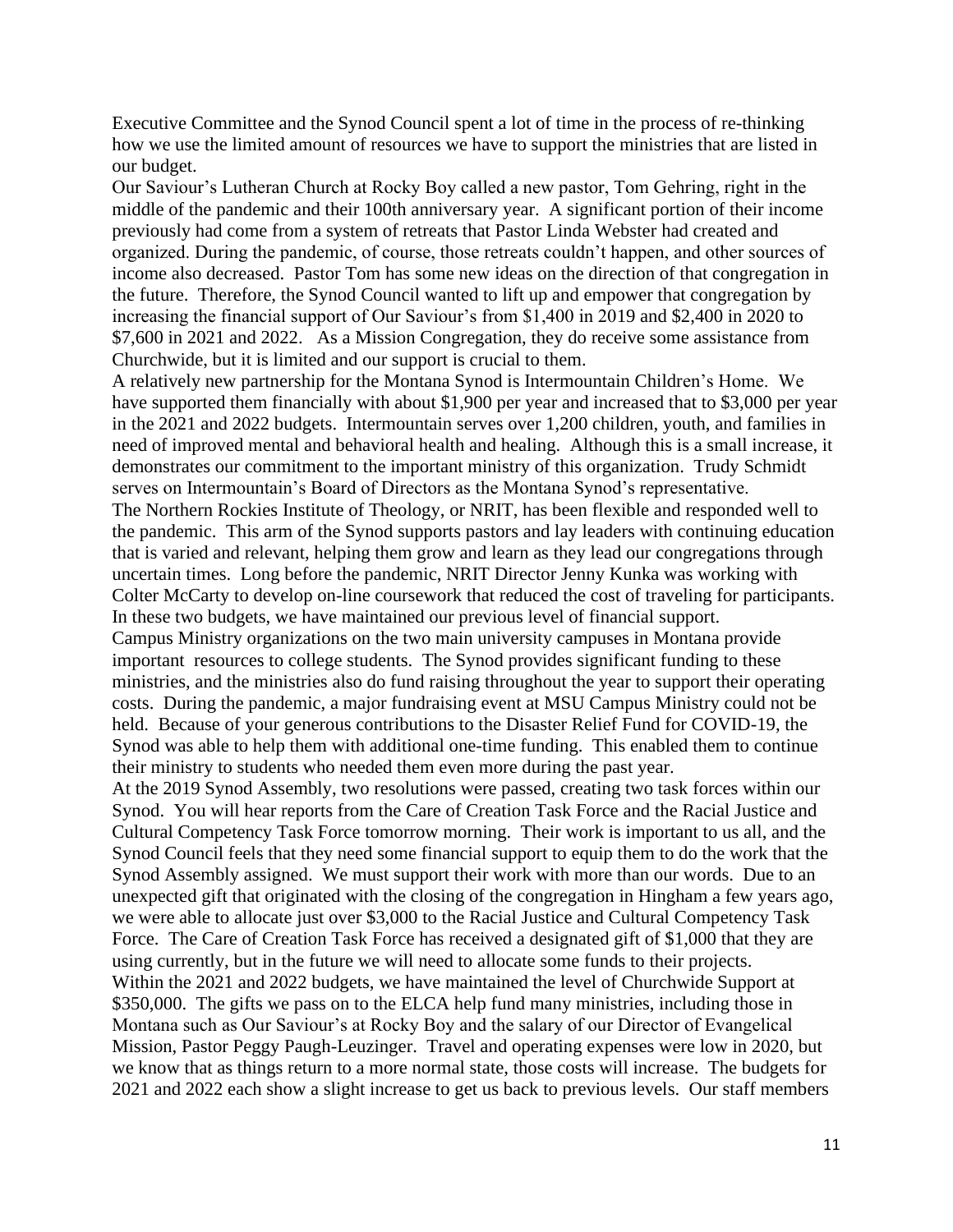received a small salary increase in 2021 and will receive another in 2022. We've added a \$2,400 stipend for the Candidacy Coordinator, as a token for the many hours that are spent preparing and walking beside our future leaders in ministry.

As you can see by the budgeted Mission Support figures, it takes all of you and your financial gifts to support the work of the Montana Synod. We are frugal, but we also must look to the future and equip and support our many ministries. The actual amount received in 2020 was about \$906,000. For 2021 we need \$952,400 and for 2022 the estimate is \$967,400. We are so appreciative of all the congregations who are supporting us with their Mission Support gifts, and I am asking you to continue those gifts and, if your congregation is able to increase your support, the Synod will use those gifts to Equip Ministry for Change as the future unfolds. You will be voting on these two budgets tomorrow morning, and this evening at 7:00 there's a Zoom meeting where you can ask any questions. This would also be a good time to have and discussion on the two budgets.

Thank you.

Greetings Assembly! And greetings to our dear friends in Christ across the MT/NWy Synod and across the ELCA,

\_\_\_\_\_\_\_\_\_\_\_\_\_\_\_\_\_\_\_\_\_\_\_\_\_\_\_\_\_\_\_\_\_\_\_\_\_\_\_\_\_\_\_\_\_\_\_\_\_\_\_\_\_\_\_\_\_\_\_\_\_\_\_\_\_\_\_\_\_\_\_\_\_\_\_\_\_\_

This weekend we have gathered together in this digital way in the name of our Lord Jesus Christ with the purpose of doing the ministry of business of Christ's church in the MT Synod. As I stated in the written part of my report, these past 14 months have felt like a wild rollercoaster ride, with twists and turns, turned upside down in loops and whipped around in tight turns. Please turn to that part of the reports book for more information on how the synod staff has responded to the changes that have happened over the past year. But today, I'd like to focus us in on the present and then spend some time envisioning God's future, definitely through a glass dimly.

#### **The Present**

As we gather for this assembly, it's been almost 15 months since everything shifted under our feet because of a tiny virus we can't see without a microscope and the consequences it created. Other things happened to shake our world during that time, events and social realities that we are still trying to name, understand, and respond to with a love that seeks justice.

In fact, even before the pandemic, life in the church was changing, shifting in incremental ways toward a new way of being church together. But those were tweaks that, while noticed by some, were ignored by most of us as we wondered why our congregations were declining, our pastoral leaders were disappearing, our hair was graying, and our communities were ignoring us and the message we were supposed to be proclaiming.

Then the pandemic earthquake rocked our lives and everything changed. And all of us together as church were forced to do something we haven't had to do in a long time: let go of what we took for granted and change. We had to ask tough questions about things like online worship, Holy Communion, and how to best live with neighbors we disagree with so deeply. We had to explore new and old possibilities, see new opportunities, try new things, and experience a humility that we haven't felt in a long time.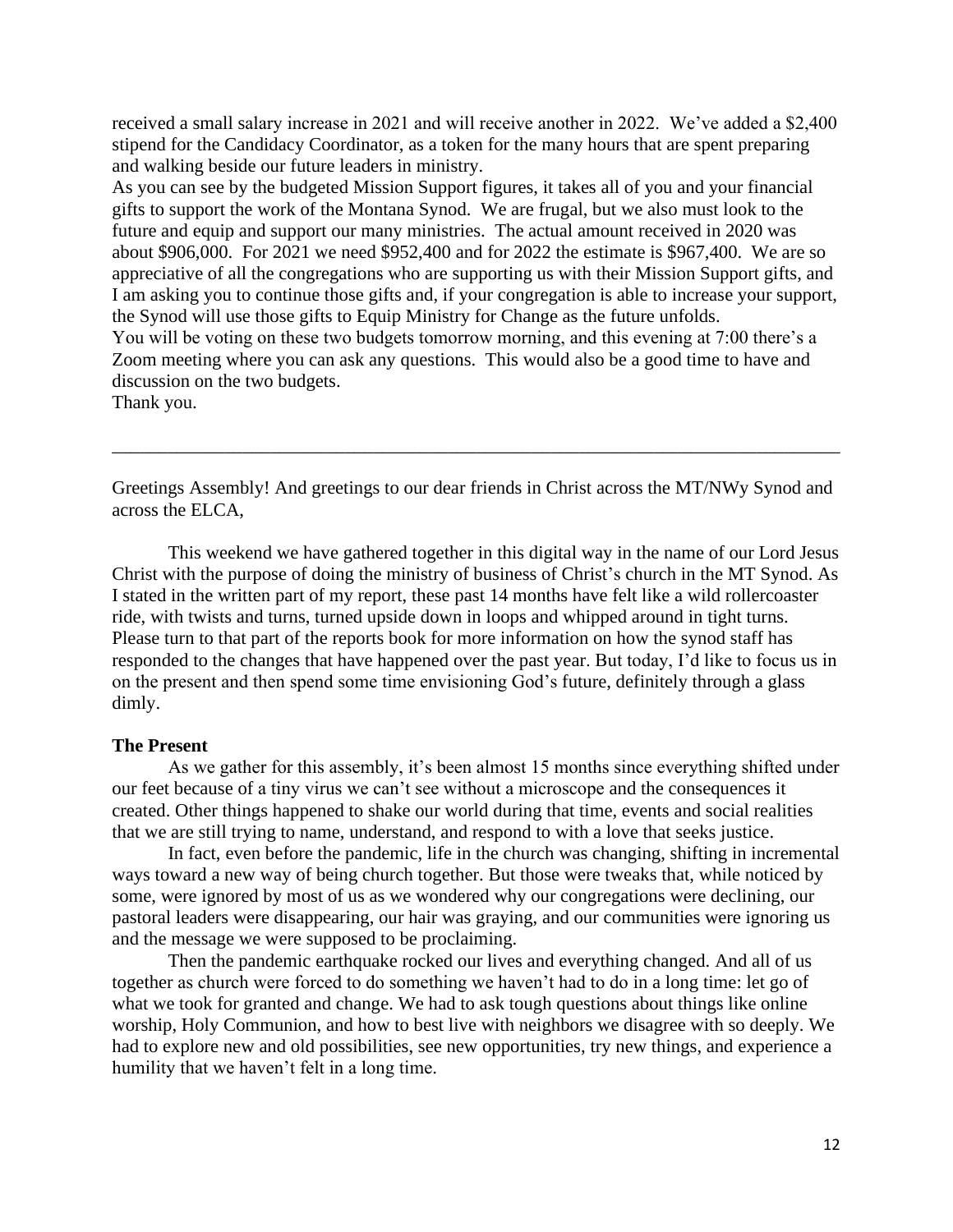As church, we had just assumed that God would keep things the same forever, that we didn't need to change – reform is what we call it in Luther-ese; we assumed that reformation was no longer necessary because we had finally got church perfect. Ha! In many ways, we the church got complacent, and perhaps a little arrogant, and it's been a hard road for us to face the truth that another reformation is what is needed for God's church in the world. In the past 15 months we have been pushed us into a present we never dreamed of and in many ways are still not prepared for.

But the present is here. When I look at the church, particularly the Lutheran Church ELCA, in this present time, I see many threads woven together to form an incomplete, constantly shifting fabric that strains the eyes and wobbles my mind as I try to get a sense of what is going to emerge out of Gods future. Here are just a few of the threads I'm seeing. You might see others.

**Exhaustion** – we are tired – tired of covid protocols, masks, social distancing; tired of the constant "something's new" decision-making; tired of words like innovation, crisis, adapt and "you're muted." We're tired of zoom and having to learn new forms of technology to do our jobs and fulfill our mission, even though it's that very technology that got us through much of this and is allowing us to meet even today. We're tired of the polarization, the fighting on social medea, the anger and the bitterness that has swamped our culture and infiltrated our communities and congregations, in spite of the reality that we can't seem to stop doing it. We're tired of change, especially in the church because for many it's the church that's supposed to be the stable rock in the sea of change. (Actually, that's Jesus, not the church.)

And it's not just a few who are exhausted. We all are tired – pastors, deacons, LPAs, council members, committee members, directors of ministries and so many others in our congregations. We are physically tired, yes, but I think we are mentally, emotionally and spiritually tired as well. The brain fog you feel is real. And some of these things that are exhausting us aren't going to go away any time soon.

Alongside exhaustion is the thread of **grief**. Most of us have experienced loss over the past months and year, loss of loved ones to covid or the many other illnesses that still plague us; loss of health and a former lifestyle; loss due to violence, rage and hate of human against human; loss of a job and economic security; loss of planned celebrations and family gatherings, loss of a pastor, loss of a home or a building or a crop or a herd of cattle, loss a sense of freedom, control, and stability. To feel grief over these losses, to want to mourn them is understandable and I assure you, that nearly all of us are feeling this grief in some way or another. You are not alone.

I also see **conflict** in our present. It seems we are surrounded by polarization, anger, anxiety and divisions between people we are called to love – our fellow church members, our family members, our neighbors of all identities. Even though we are commanded to love one another no matter who we are or who are neighbor is, we find ourselves trapped in social and political unrest, in unwinnable arguments over who's right and who's wrong, in cynicism about the future of our planet and the life that dwells here, in suspicion of everyone and everything that lead us into conspiracies and falsehoods, in non-stop blaming of "those other thems over there" for all our problems. I'm reminded of our communal confession of sin "we are in bondage to sin and cannot free ourselves." We together and not just as individuals are trapped in this disillusionment and destructive behavior, perpetuated in a cycle of anxieties and reactions that rest beneath all of these problems.

Combined with this thread of conflict, I see the thread of **change** in our present. And this is a bold and thick thread running through our lives right now, whether we want it to be there or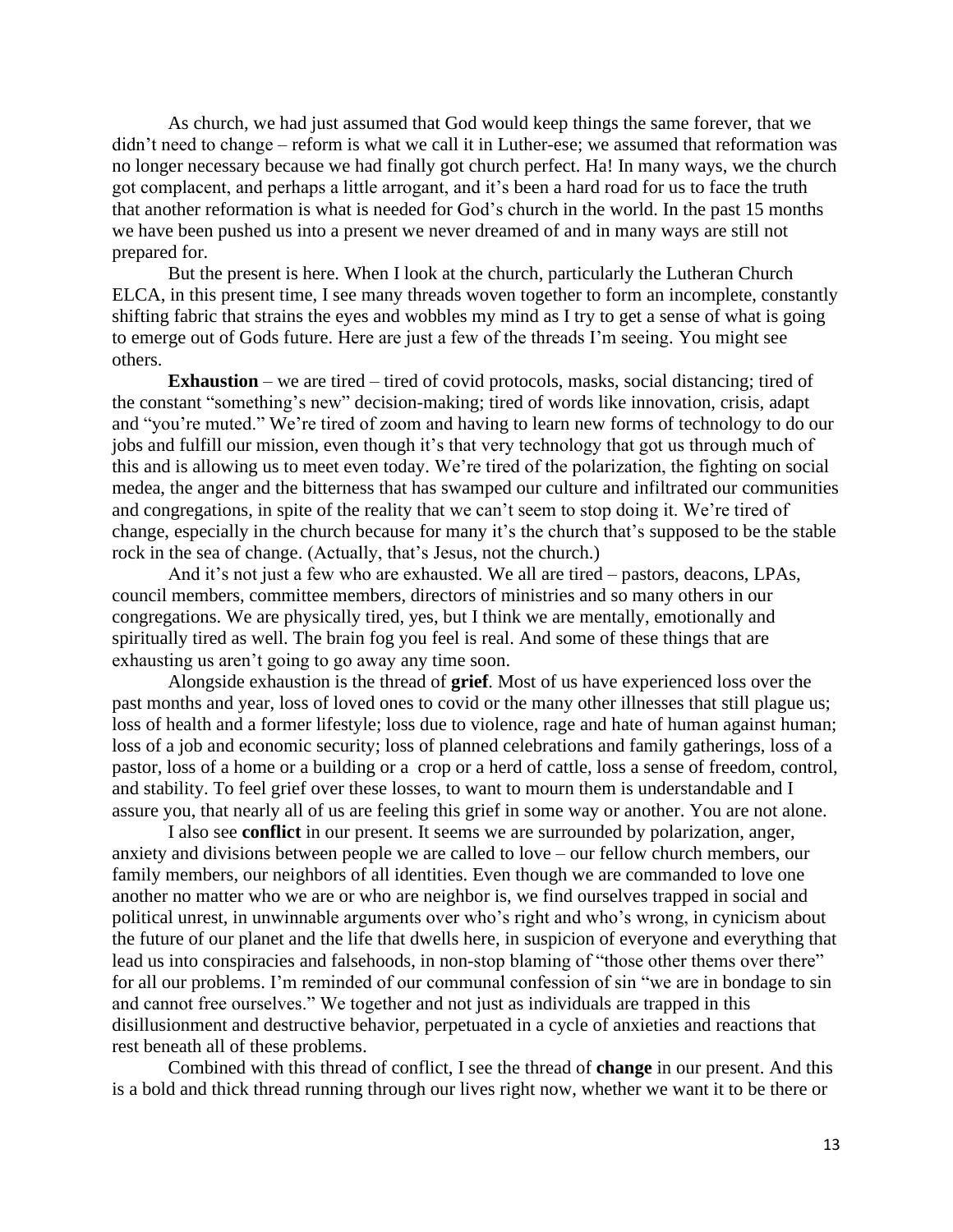not. The change we're experiencing now is moving faster than human history has ever experienced. It's hard to keep up, especially as we live longer and are able to see the changes fly by. I think of my first day in my first call in Buffalo SD 25 years ago this summer, and remember email only then just becoming a standard form of communication. Cell phones were still analog with minimal service and were used only for making phone calls. And now, these few years later, I can have a zoom conversation with my mom on Easter Sunday, text my friend a week later for her birthday, and conduct a synod assembly via Youtube. And yes, I realize that even these seem backward to our Gen Z friends out there.

The fact is that change happens and there's nothing we can do to stop it. It's part of life. And for true life to happen and for us to truly live, we and our world must change.

But we do have a choice in how we change. This choice is called transition and how we transition matters. We can resist tooth and nail, fighting a losing battle. We can cling to our pasts of "always doing it that ways" and slowly (or quickly) die away, wondering why. We can drift away into apathy, not caring whether the church lives or dies.

OR we can transition well, opening our hearts, minds, spirits – our whole selves – up to the Spirit's work of transformation in our communal lives as well as individual lives. Now I know that such transition is hard; it's slow, painful, and uncertain work, but as I used to tell the congregations I served as their interim pastor, it's worth it when the transformation into a vital and vibrant community, enlivened by the Spirit, happens in our midst. More about what the synod's transition might look like in a few minutes.

In the midst of this exhaustion, conflict, grief and change, I encourage us to pray: pray for courage, for strength, for hope, for energy and visions of the future, for com-fort so that God will fortify you for the days ahead. Let us also find time and ways to lament the losses together, crying out to God with our pain and when we have no words, allowing the spirit to sigh our prayers for help and healing. As the pressure starts to lift from the present, even as life continues to change, I en-courage us to take some time to rest, to support one another and uplift each other, be generous with your patience and forgiveness, and to seek safe and healthy ways to work through our exhaustionAnd finally I encourage you to laugh as well as cry – laugh together and laugh alone; find positive things to laugh about (not people to laugh at) and tell the stories so others can laugh too. Me, I laugh every day about my 9 month old kitten's antics as he discovers summer things like birds and bugs and ceiling fans for the first time. And it's made all the different in the world for me.

And finally, I encourage you to see **God** working love all around you. Which is another thread I see in our present, and the last I'll mention today, though there are many more. God is present and has been present throughout all we've been going through. Whether we see God's thread is bright and beautiful gleaming before you or hidden behind the exhaustion, grief, conflict and change we are experiencing, God's thread is there.

Yes, God is there. How do I know? First, because God promised. Jesus in the final sermon to the disciples in the gospel of John, proclaims that he will send the spirit to be our advocate, our helper, our truth-teller and change-maker. Jesus in the gospel of Luke promised to send what God, the Father had promised, the spirit of new life, new hope and a never-ending love to bring to fulfillment the Kingdom of Heaven that comes near.

But I also know God is present in our present by watching you. Throughout the pandemic I knew God was present in this synod, this church, in your congregations by the way you held onto hope to make ministry happen in spite of all the roadblock and stumbling stones that were being put in your way. You experimented, you adapted, you pivoted, you innovated so that the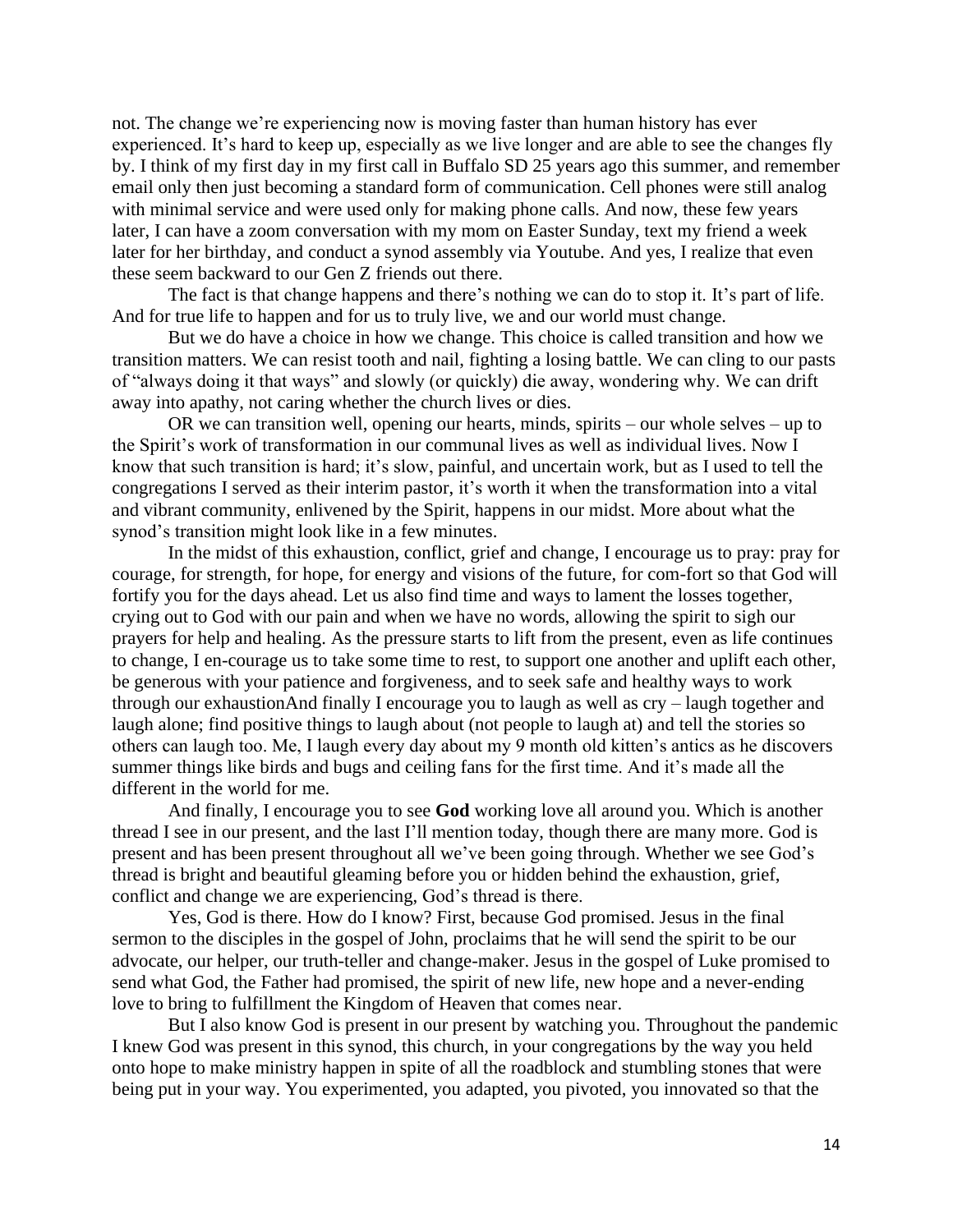people of God and the neighbor in need could be cared for. Yes, in the midst of that you wept and shouted and cursed the technology and the pandemic. But you kept moving, step by step, in faith and in love you held on to the tail of the windy Holy Spirit wherever she was blowing. You showed generosity and gratitude, you practiced kindness and compassion, and you lived God's joy and the love of Christ into the world in small and big ways that inspired and equipped others to be followers of Christ in the world. That's the Holy Spirit folks and when we live according to the Spirit's fruits, God is present.

And for that, I want to say thank you to every one of you who helped make sure people knew that Christ's church was not closed, but simply gathering and functioning in new and different ways, still called, gathered, enlightened and made holy by the Spirit as the body of Christ in the world. Thank you to the rostered clergy and deacons of the MT/NWy Synod for your leadership, for your patience and willingness to adapt and learn new things, for your continued pastoral presence with your congregations and communities in whatever form it takes – and it has taken many forms.

Thank you to congregation councils and ministry board of directors and committee members for your willingness to take faithful risks to continue to make the life of Christ's ministry happen even in the most trying of times. Thank you to our Synod LPAs who stepped up, filled in, and gave so much of yourselves to help congregations function in worship and so many ways beyond. Thank you to the many who have supported your congregations and other ministries with your gifts and resources – your time, energy, money, effort, patience, generosity and encouragement. You followed Jesus rather than giving in to fear. And thanks to you all as congregations and individuals for the financial support as well as prayers and kind and generous words to me and the rest of the synod staff as we move through this transition. Thanks to your gifts, the synod staff and council were able to continue fulfilling our mission to lead and guide you in the midst of the pandemic and many other challenges we faced this year.

#### **The Future**

But as I mentioned above, the times are still a'changing. Even as we celebrate the vaccine, the slow departure of masks and social distancing, and being able to join together in worship, fellowship and service (even if it doesn't feel the same as it did before), we know that we can't go back to the old way of doing things.

Why? Because God's future is coming and those old ways just weren't working any more. Einstein is quoted as saying that "the definition of insanity is to keep doing the same thing over and over again and expecting different results." The church and it's way of being church of the 50's, the 80's, even the 2010's is disappearing and we can't stop that. And the more we cling to the old way, the faster the human institution we call the church will die and become pointless in the world. Christ's church on earth needs another reformation to fulfill the mission Christ has given it and we need to seek the vision that God has designed for it.

But this doesn't mean we should change willy-nilly, following the culture blindly and changing just to be acceptable to the world. The Church is Christ's church, not mine, not the pastor's, not anybody elses but Jesus' and therefore we must follow him and ONLY him. We as baptized children of God are called to follow Christ in everything we do, seek and are; that is our mission and our purpose.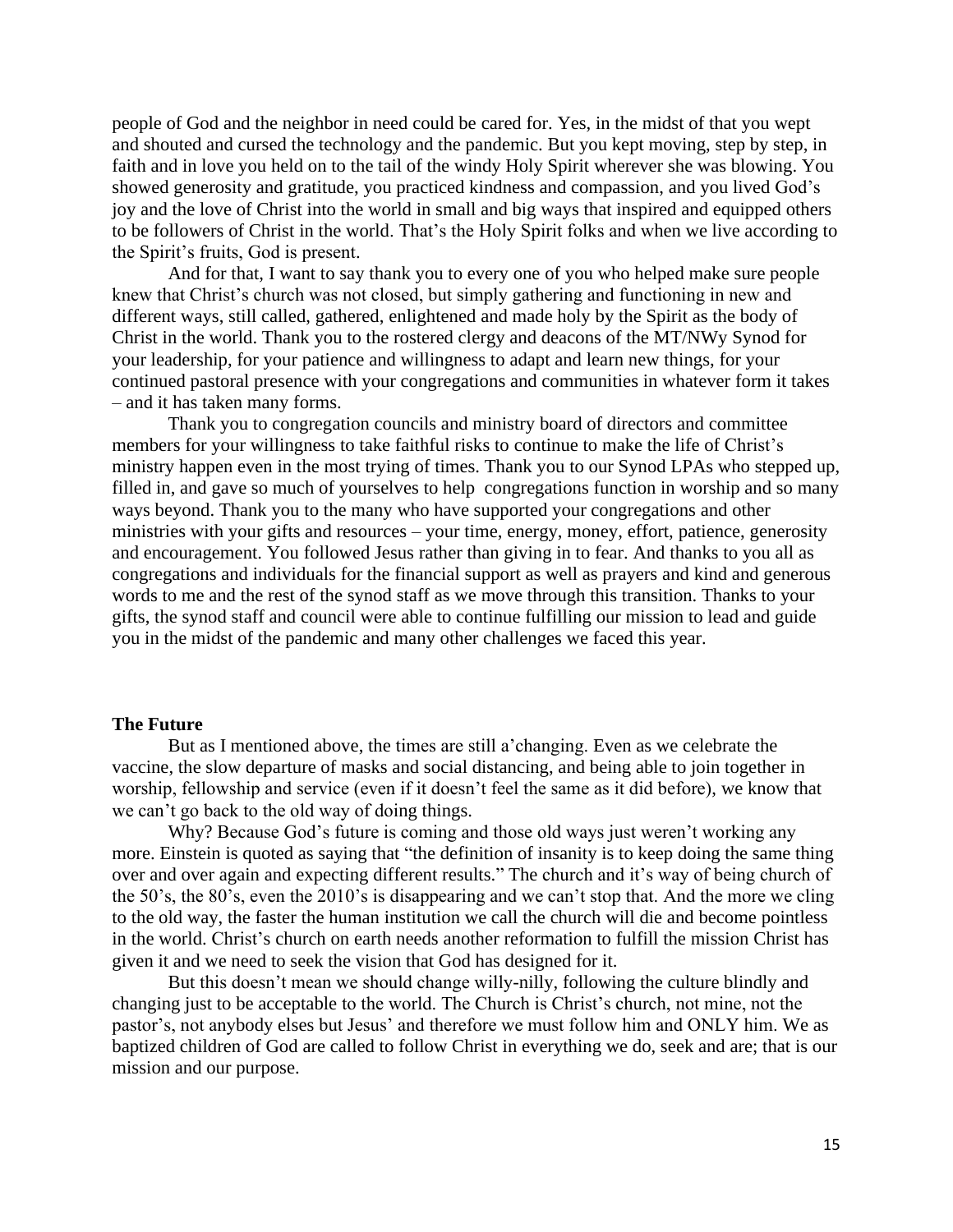Followers of Christ in the MT/NWy Synod, I call us to enter into the faithful risk-taking of being equipped and transformed by the Spirit to follow Christ into the path of Jesus love. That's why I'm proposing this mission/vision theme for the synod:

#### *Equipping ALL of the followers of Christ in the MT/NWy Synod for participating in the ministry of Christ's gospel.*

What does this mean for how we shall be living into the future? Well, first we need to remember the "we" in what it means to be a synod. The word synod means "walking on the path together." I am not the synod, though I may serve as the bishop of the synod. Neither the synod staff nor the synod council are the synod, though they are employed, elected, and tasked with serving alongside me as leadership and guides for the synod. The synod house is not the synod; it's simply where the offices are. No, the synod is you, and me, and all of us ELCA Lutheran congregations, ministries and participants from across N. Wy and MT walking the way of Jesus together, receiving the gift of God's holy new life and equipping one another in our faith and ministry together.

And in what ways will we as a synod equip each other?

What will this equipping look like? Here are some things that we as synod staff are already or will be focusing on to create spaces and opportunities for the MT/NWy synod to be equipped to do the ministry of the gospel and follow Jesus into the future even as God's future comes to us.

- $\triangleright$  Discover/rediscover the core of who we are and whose we are
	- o The core that makes us followers of Christ values and principles and character of Christ
	- o The core that really makes us Lutheran at heart and spirit sola Christos;
	- o Let go of what is preventing us from knowing and living this core
	- o Welcome the new and old that helps us return to the Lord, our God
- ➢ Transitions in Pastoral Leadership
	- o Address the rostered leader/clergy shortage
	- o Candidacy
	- o Lift up alternative paths to seminary ed TEEM, Distributed Learning,
	- o LPA program
	- o Work with specific contexts to discern new ideas for collaboration with other congs, ministries, and pastoral leaders. Open to the possibilities without clinging to the past "we've always done it that ways"
- ➢ Training Thriving Leaders and Growing Leadership among lay and rostered
	- o Adaptive flexible, self-differentiated, focused on loving those called to serve; open to the Spirit's leadings
	- o Emotional Resilience and Intelligence
	- o Able to create and guide spaces for the collective spirit-led genius of all the followers of Christ to be explored
	- o Excellence in Leadership program through RM synod
- $\triangleright$  Vital and Thriving congregations and ministries
	- o Willing to ask questions and be open to God's answers
	- o Openness in mind, heart, spirit to God's future
	- o A desire to work together to explore, discern, experiment, risk, fail, learn and then do it all again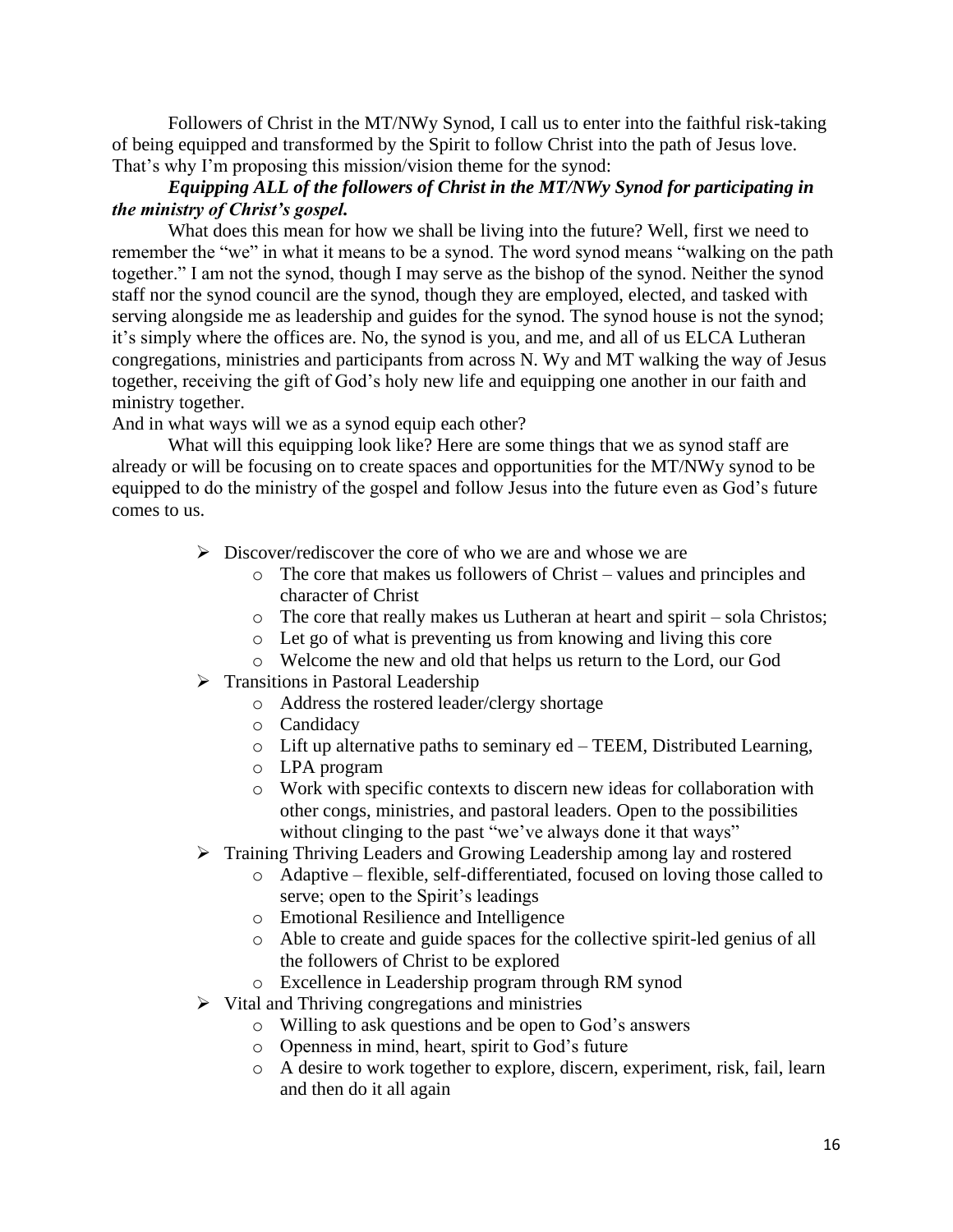- o Vital Congregations Team
- o Grow dream or Innovations Teams across the synod where we dream dreams and explore visions of God's future; Pentecost across the seasons
- ➢ Stewardship
	- o See through a lens of God's abundance and enough, rather than through a lens of scarcity. What can we do with what we have rather than we need more to do anything. (Bolivia)
	- o Serve the ministry of the gospel and equip the followers of Christ as the goal and purpose of our giving of our time, talents, treasures, priorities and energy
	- o Stewardship Team
- ➢ Technology
	- o Has take us far; how can we use it in the best ways possible rather than it using us in the worst ways possible?
	- o Ex. The question of hybrid church both in person and online? How will that work? Means rethinking what it means to be church.
- ➢ Theological Questions Emerge
	- o What does it mean to be Church in this century? Perhaps leaner and certainly less mean, judgmental, and angry
	- o Holy Communion as digital?
	- o What does it really mean to follow Christ be a disciple?
- $\triangleright$  Faith formation and education
	- o Be responsive to the current needs of the synod and wider region
	- o Faith formation for all leaders rostered, lay, congregation councils, LPAs
	- o NRIT
- ➢ Collaboration between Synods and Ecumenical Partners
	- o Pandemic brought us together; many ideas are being explored for working together for sharing leadership, educational and training opportunities
	- o Ex. MT/NWy and RM synod; Region 1meet every week (already share financial services)
- ➢ Seek to Love and do Justice, walking humbly with our God
	- o Do Justice and then go beyond into Genuine Jesus love
	- o First Be transformed by the depth of love God has for us to live the fullness of love into the world
	- o ReDiscern and discover what genuine Jesus love lived into the world looks like for this time and place
	- o Engaging in justice work in and for the world is central to our call; not of the world but in the world that God loves and we are called to love it too
	- o Love defines this justice work and shows us how to do justice;
	- o Care for Creation TF and Racial Justice and Cultural Competency TF
- $\triangleright$  Find new and old ways to support our leaders spiritually, mentally, emotionally
	- o First Call theo Ed
	- o Thriving leaders groups being developed
	- o Coaching program
- ➢ Collaboration with our Companion Synods